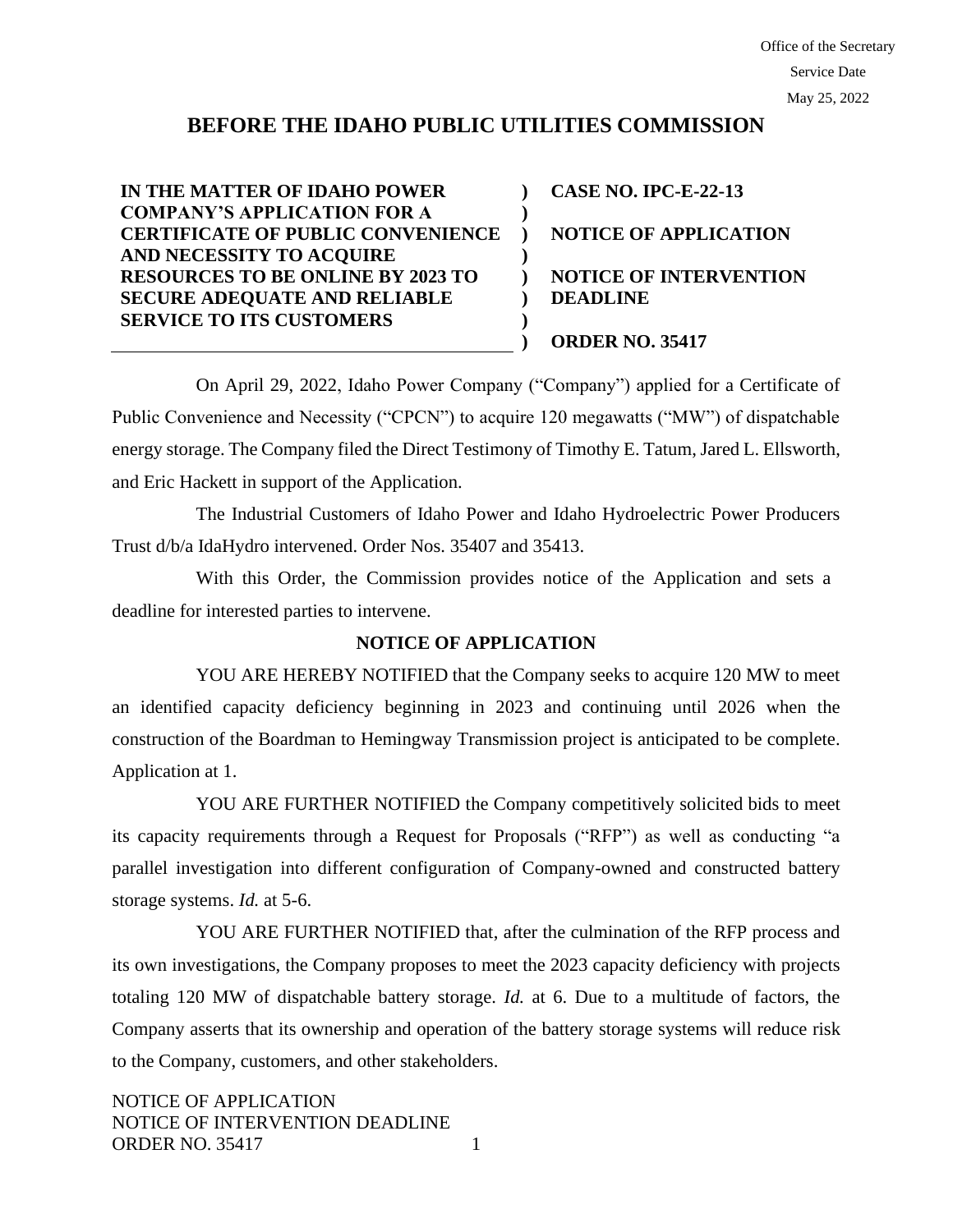YOU ARE FURTHER NOTIFIED that the Company executed a contract for the purchase of a 40 MW minimum Battery Energy Storage System ("BESS") that it currently envisions to be co-located with the Black Mesa 40 MW solar photovoltaic facility. The Company also executed a contract for a BESS with a minimum capacity of 80 MW and has identified the Hemingway substation as a potential location for this system. However, the Company asserts that it will continue to evaluate potential sites for both the 40 MW and 80 MW battery storage systems.

YOU ARE FURTHER NOTIFIED that the Application and supporting testimony have been filed with the Commission and are available for public inspection during regular business hours at the Commission's office. These documents are also available on the Commission's website at [www.puc.idaho.gov.](http://www.puc.idaho.gov/) Click on the "ELECTRIC" icon, select "Open Cases," and then click on the case number as shown on the front of this document.

YOU ARE FURTHER NOTIFIED that all proceedings in this case will be held pursuant to the Commission's jurisdiction under Title 61 of the Idaho Code.

YOU ARE FURTHER NOTIFIED that all proceedings in this matter will be conducted pursuant to the Commission's Rules of Procedure, IDAPA 31.01.01.000 *et seq*.

#### **NOTICE OF INTERVENTION DEADLINE**

YOU ARE FURTHER NOTIFIED that persons desiring to intervene in this matter to obtain parties' rights of participation must file a Petition to Intervene with the Commission pursuant to this Commission's Rules of Procedure 72 and 73, IDAPA 31.01.01.072 and -.073. **Persons who wish to intervene as a party must file a Petition to Intervene no later than 21 days after the date of service of this Order**. Such persons shall also provide the Commission Secretary with their email address to facilitate further communications. After the intervention deadline runs, the Commission Secretary shall issue a Notice of Parties that identifies the parties and assigns exhibit numbers to each party. Once the Notice of Parties has issued, Commission Staff shall informally confer with the Company and any intervening parties about how to further process this case and shall then report back to the Commission on a proposed case schedule.

YOU ARE FURTHER NOTIFIED that persons who would like to present their views without parties' rights of participation and cross-examination do not have to intervene but may present their views by submitting written comments to the Commission.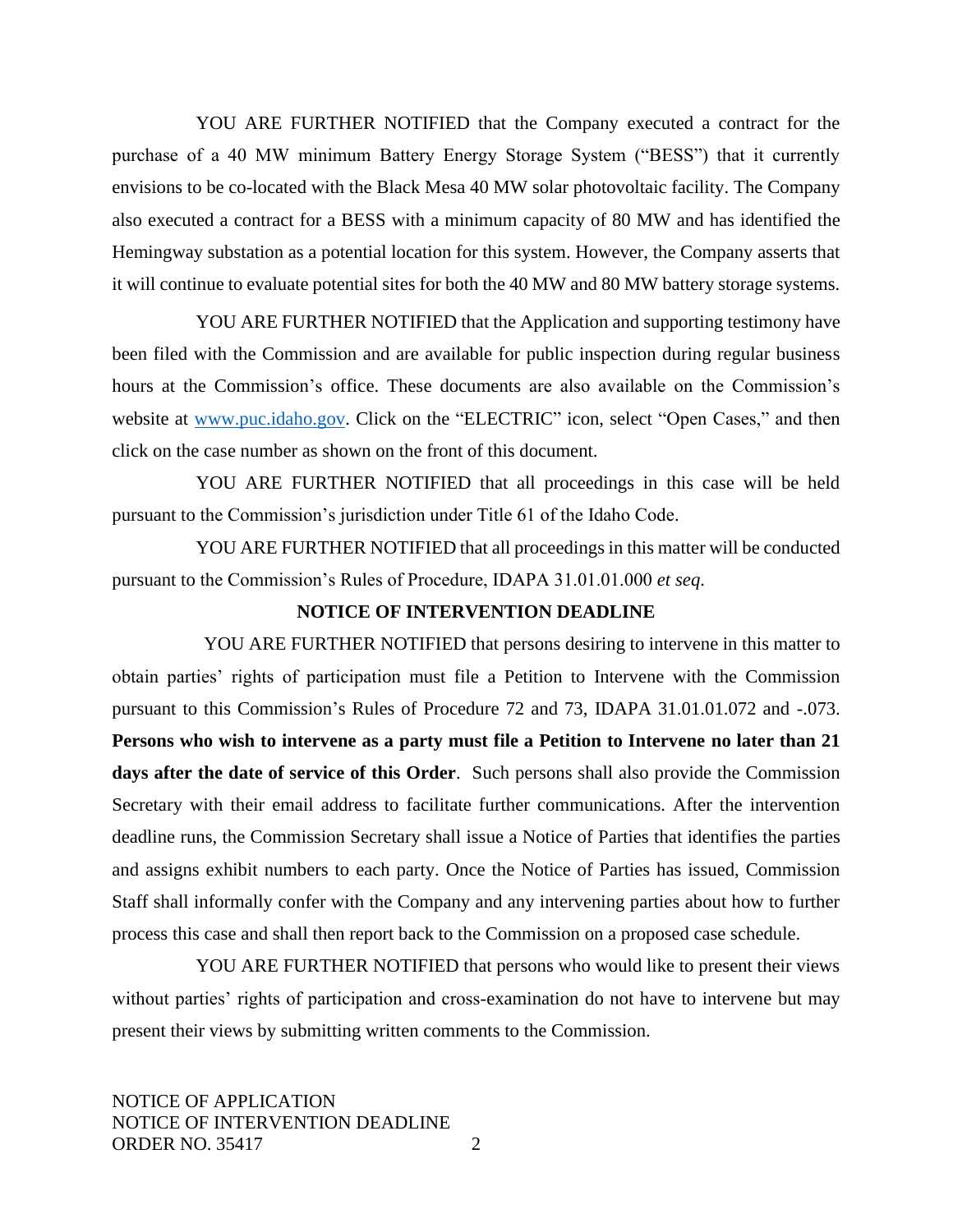YOU ARE FURTHER NOTIFIED that the following people are designated as the Company's representatives in this matter:

## **For the Company:**

Donovan E. Walker Tim Tatum Idaho Power Company 1221 West Idaho Street (83702) P.O. Box 70 Boise, ID 83707-0070 [dwalker@idahopower.com](mailto:dwalker@idahopower.com) [dockets@idahopower.com](mailto:dockets@idahopower.com) [ttatum@idahopower.com](mailto:ttatum@idahopower.com)

## **O R D E R**

IT IS HEREBY ORDERED that persons desiring to intervene in this matter must file a Petition to Intervene no later than **21-days from the service date of this Order**. Once the deadline has passed, the Commission Secretary shall prepare and issue a Notice of Parties.

IT IS FURTHER ORDERED that, after the Notice of Parties has issued, Commission Staff shall confer with the parties regarding a procedural schedule for this matter including, if necessary, a hearing in this matter.

IT IS FURTHER ORDERED that parties comply with Order No. 35375, issued April 21, 2022. Generally, all pleadings should be filed with the Commission electronically and will be deemed timely filed when received by the Commission Secretary. *See* Rule 14.02. Service between parties should continue to be accomplished electronically when possible. However, voluminous discovery-related documents may be filed and served on CD-ROM or a USB flash drive.

///